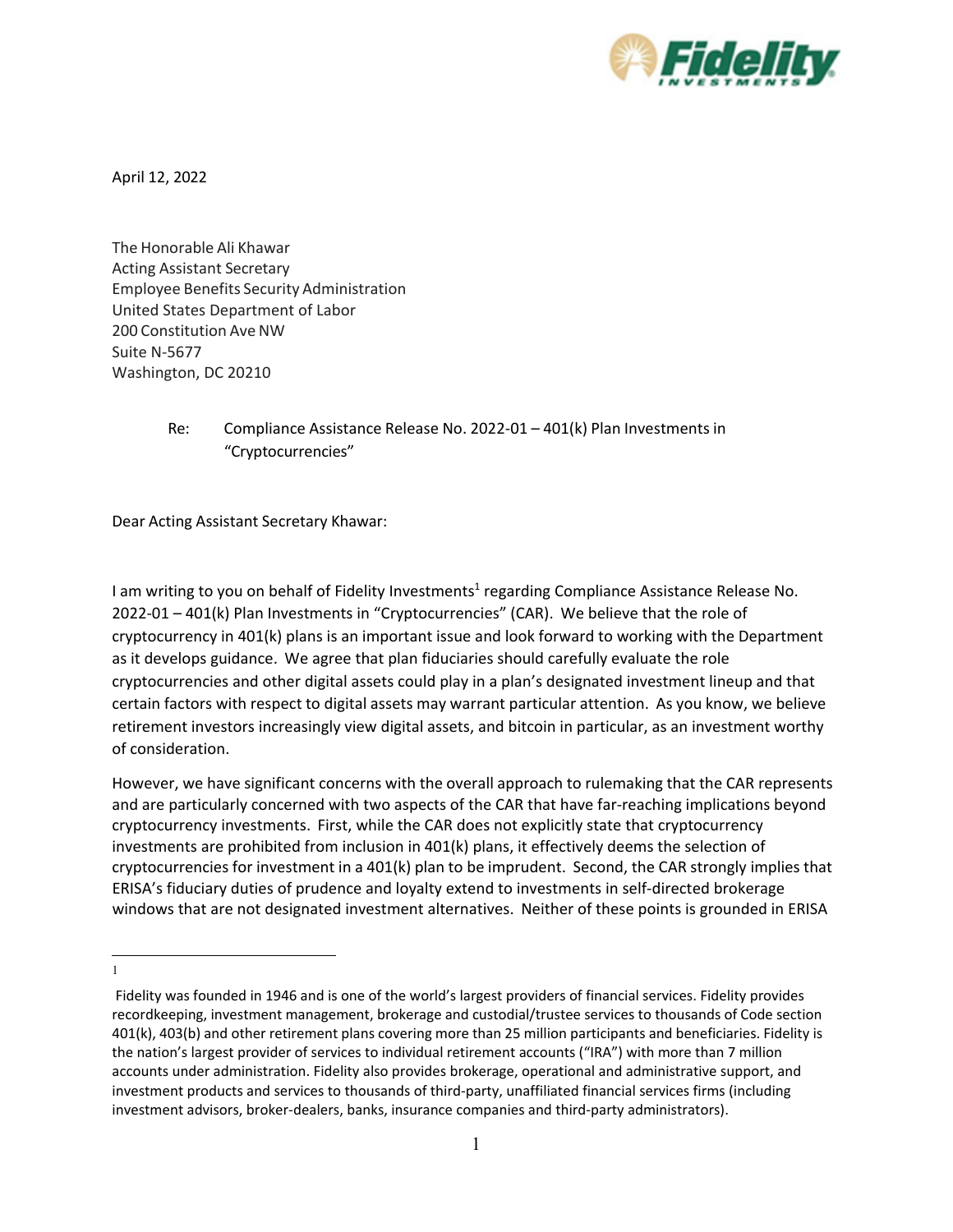

or related guidance today. Both would establish precedents that could be applied broadly to any investment that may be held in a 401(k) plan and/or a self-directed brokerage window.

We are also concerned that the CAR does not clearly define the investments to which it applies and conflates a number of potential investments with very different characteristics. Moreover, the CAR suggests that all of the identified risk factors apply to all "cryptocurrencies," as broadly defined, regardless of individualized facts and circumstances. This is simply not accurate.

Finally, while the CAR raises several concerns the Department has identified with cryptocurrencies, it provides no guidance on how plan fiduciaries should address those concerns or fulfill their duties when considering plan investments in cryptocurrencies. There are in fact a number of potential steps plan fiduciaries might consider. We urge the Department to work with the industry to develop steps to assist plan fiduciaries in meeting their obligations.

For all these reasons, we respectfully request that the Department withdraw the CAR and/or publish further guidance to clarify that the selection of a cryptocurrency or other digital asset is not *per se*  imprudent under ERISA and make clear that ERISA's duties of prudence and loyalty do not apply to a cryptocurrency that is not a designated investment alternative. The Department should also clarify the cryptocurrency investments to which the CAR applies and whether and how identified risk factors apply to those investments based on differing facts and circumstances. Finally, the Department should work with the industry to identify steps plan fiduciaries can take to address the concerns identified in the CAR and meet their obligations in light of them.

## **The CAR Improperly Deems the Selection of Specific Investments to Be Imprudent**

The CAR articulates several concerns that the Department believes plan fiduciaries should carefully consider when evaluating cryptocurrencies. But it does not stop there. It warns plan fiduciaries to exercise "extreme care" when considering these specific investments. It threatens plan fiduciaries that offer cryptocurrencies with investigatory action. And it effectively suggests that a plan fiduciary cannot "square [its] actions" in selecting a cryptocurrency "with their duties of prudence and loyalty in light of the risks" identified in the CAR. The message of the CAR is clear: the Department views cryptocurrencies as imprudent investments for a  $401(k)$  plan.<sup>2</sup>

We are neither aware of any prior guidance issued by the Department that concludes in advance that a plan fiduciary will not meet the duty of prudence by selecting a specific investment nor does ERISA provide a basis for such a pronouncement.<sup>[3](#page-1-1)</sup> ERISA requires plan fiduciaries to engage in a prudent

<span id="page-1-0"></span> $2$  This message is reflected in press reports interpreting the CAR. See, e.g.,

[https://www.washingtonpost.com/business/2022/03/18/crypto-bitcoin-retirement-401k/\(](https://www.washingtonpost.com/business/2022/03/18/crypto-bitcoin-retirement-401k/)"The Labor Department essentially just warned the managers of workplace retirement plans: Don't you dare think about adding cryptocurrency — it's too risky."); [https://tax.thomsonreuters.com/blog/dol-to-investigate-401k-plans-offering](https://tax.thomsonreuters.com/blog/dol-to-investigate-401k-plans-offering-cryptocurrency-investments/)[cryptocurrency-investments/](https://tax.thomsonreuters.com/blog/dol-to-investigate-401k-plans-offering-cryptocurrency-investments/) ("By highlighting the various, and possibly insuperable, obstacles and risks inherent in these investments, emphasizing fiduciaries' potential personal liability, and threatening enforcement action, the release expresses strong skepticism that cryptocurrency investments in a 401(k) plan can be prudent.").

<span id="page-1-1"></span> $3$  To the contrary, the Department has often noted in prior Advisory Opinions that it does not generally rule on application of the fiduciary rules to specific actions. See, e.g., Advisory Opinion 2013-03A (July 3, 2013); Advisory Opinion 2001-04A (March 22, 2001): "Whether the actions of plan fiduciaries satisfy these general fiduciary standard requirements is an inherently factual question, and the Department generally will not issue advisory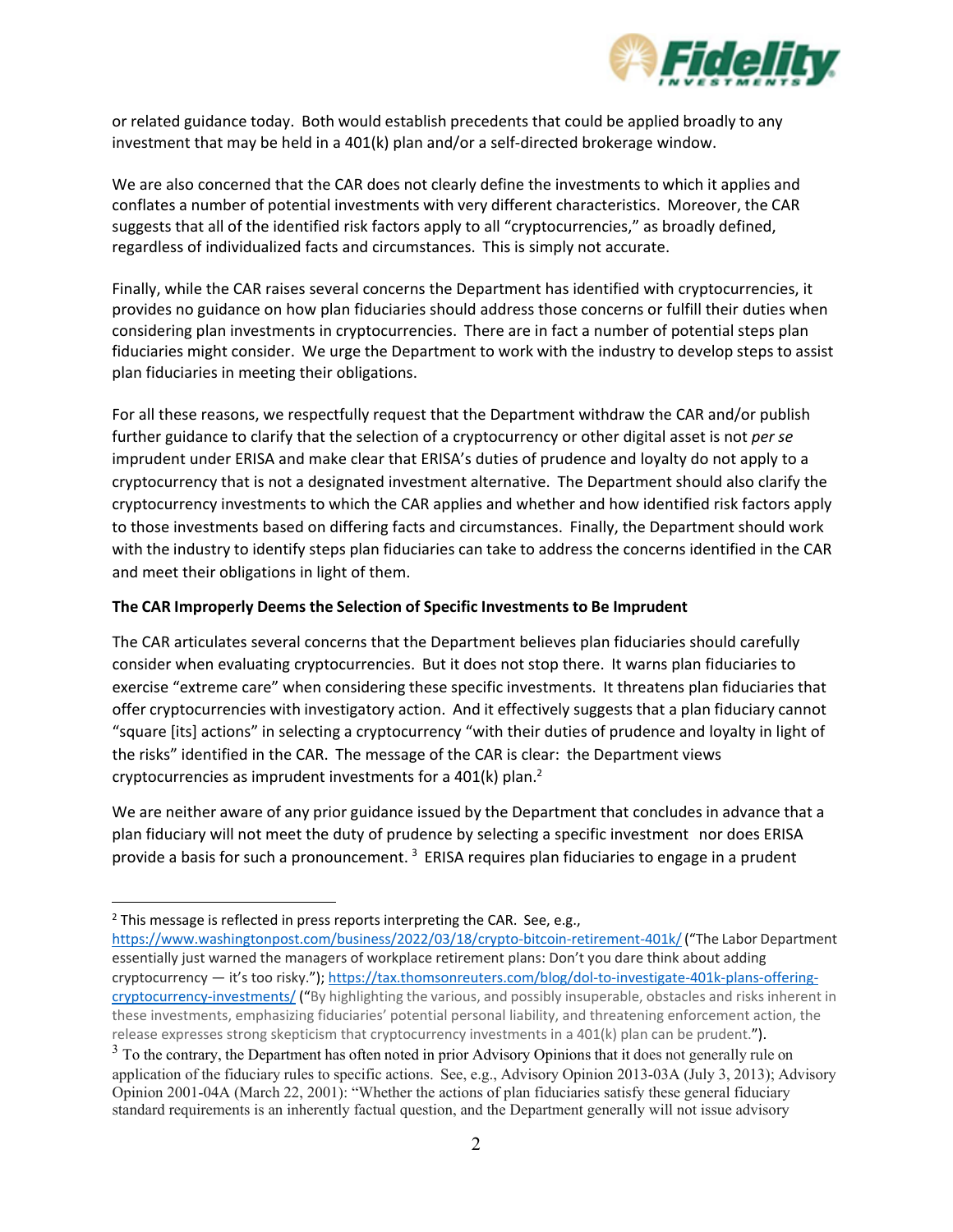

process with respect to the selection and monitoring of any investment designated for inclusion in a 401(k) plan. ERISA does not create a presumption of imprudence for any specific plan investment or authorize the Department to declare specific investment options – whether cryptocurrencies or any other investment option – to be imprudent based on its own assessments and concerns.

### **The CAR Improperly Implies that Fiduciary Duties Apply to Investments in a Brokerage Window**

Much of the CAR is framed in the context of a plan fiduciary's selection of designated investment alternatives for the plan's investment lineup. We agree that ERISA's fiduciary duties apply where a plan fiduciary is designating investment alternatives for inclusion in a plan. However, the CAR concludes by stating: "The plan fiduciaries responsible for overseeing such investment options *or allowing such investments through brokerage windows* should expect to be questioned about how they can square their actions with their duties of prudence and loyalty in light of the risks described above." (Emphasis supplied).

This statement strongly implies that plan fiduciaries have a duty to assess the prudence of cryptocurrencies even if they are not designated investment alternatives and are instead available through a brokerage window. Moreover, by implying that plan fiduciaries have a duty to assess one type of investment made available in a brokerage window, the CAR implies that plan fiduciaries have a duty to assess every investment available in the brokerage window.

However, current guidance clearly provides that no such duty exists, either with respect to cryptocurrencies or any other investment option that is not a designated investment alternative. Indeed, this issue was actively debated and resolved in 2012. At that time, the Department clarified that plan fiduciaries have no obligation under ERISA to monitor investments available through a brokerage window[.4](#page-2-0) Moreover, in the decade since, the Department has issued no further guidance suggesting that either brokerage windows constitute designated investment alternatives or that plan fiduciaries have any duty to monitor investments made available through a brokerage window.<sup>5</sup> To the extent the CAR implies such a duty, it is inconsistent with current guidance and would therefore constitute a change in the law without notice and an opportunity to comment.

# **The CAR Ambiguously Defines and Improperly Conflates Cryptocurrency Investments**

The CAR variously refers to "cryptocurrencies," "a wide range of digital assets … and any derivatives thereof," "products whose value is tied to cryptocurrencies," and "cryptocurrencies and related

opinions on such questions. The appropriate plan fiduciaries must make such determinations based on all the facts and circumstances of the individual situation."

<span id="page-2-0"></span><sup>4</sup> Field Assistance Bulletin 2012-02R. The FAB also provided that, in connection with brokerage window arrangements, plan fiduciaries have a duty to consider "the nature and quality of services provided in connection with" the brokerage window, and that a plan fiduciary's use of a brokerage window to avoid designating investments and thus avoid required disclosures would raise questions under the duties of prudence and loyalty.<br><sup>5</sup> Indeed, the ERISA Advisory Council recently conducted an extensive study of self-directed brokerage window

<span id="page-2-1"></span>and concluded that it is well-understood in the retirement plan community that brokerage windows are not designated investment alternatives and that it was not necessary for the Department to engage in further factfinding, other than in the case of "brokerage window only" plans, i.e., plans that have no designated investment alternatives.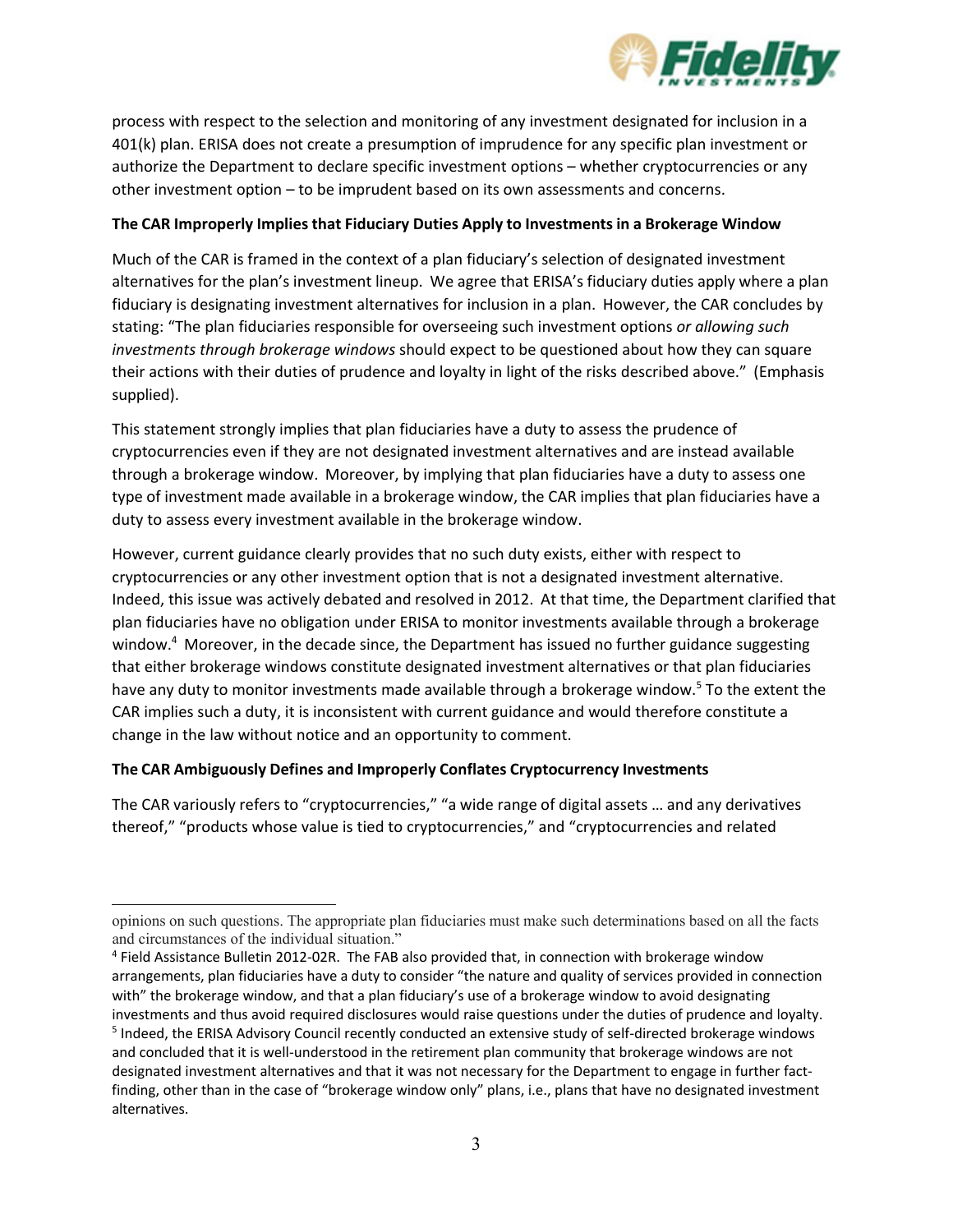

products." And it further concludes that all these investments suffer from the five identified risks set forth in the CAR.

The various open-ended terms used to define the scope of investments at issue in the CAR should be clarified. Those terms appear to encompass not only all cryptocurrencies, such as bitcoin, but collective investments that include cryptocurrency exposure (in various proportions), investments in companies that service cryptocurrencies or derive revenue from the cryptocurrency industry, and even individual equity securities of companies that have significant balance sheet exposure to cryptocurrencies. Some of those investments are more commonly included in 401(k) plan investment lineups, not to mention brokerage windows, than others. Clarity is needed to understand which investments will come under the intense scrutiny described in the CAR and which, if any, will not.

More importantly, in our view, it is not accurate to suggest that all the identified risks in the CAR apply equally to all the types of investments potentially covered by the CAR. For example, each type of investment is likely to have a different volatility profile, be understood by investors in different degrees, and present different custody and valuation issues. However, the CAR simply states that all are subject to these risks to a degree that renders all of them effectively imprudent in the Department's view.

We respectfully request that the Department more specifically and clearly describe the scope of the investments that are the subject of its concern and then make clear how the risks it has identified may differ as applied to different covered investments.

### **The CAR Fails to Offer Plan Fiduciaries Constructive Guidance**

While styled as compliance assistance, the CAR does not provide any constructive guidance on how plan fiduciaries can address the issues identified by the Department and fulfill their fiduciary duties in assessing cryptocurrencies. However, there are many potential approaches plan fiduciaries could take to address the risks the Department notes in the CAR. For example, custody solutions are available in the market that are designed to safeguard cryptocurrency without plan participants or plan fiduciaries risking lost passwords by holding private keys. Further, plans can limit the amount a participant may invest in cryptocurrency to promote diversification and minimize the risk of significant losses. Plans can also provide education to participants that explains the unique characteristics of cryptocurrency investments, including the risks. We respectfully request the Department to work with the industry to develop guidance on steps plan fiduciaries may take to demonstrate that they have met their obligations under ERISA when considering cryptocurrencies for inclusion in a 401(k) plan.

### **The CAR Should Be Withdrawn And/Or Clarified**

We support the Department's efforts to inform plan fiduciaries of important factors that they should consider before designating cryptocurrency as an investment option under a 401(k) plan. However, the CAR goes beyond that to deem the selection of cryptocurrencies imprudent and to imply that fiduciary obligations apply with respect to cryptocurrencies (and thus other investments) that are not designated investment alternatives. It also conflates a wide range of potentially very different investments and suggests that they are all equally susceptible to various identified risks. And, importantly, the CAR omits any constructive fiduciary guidance regarding how to address the Department's identified concerns or meet fiduciary duties in light of them.